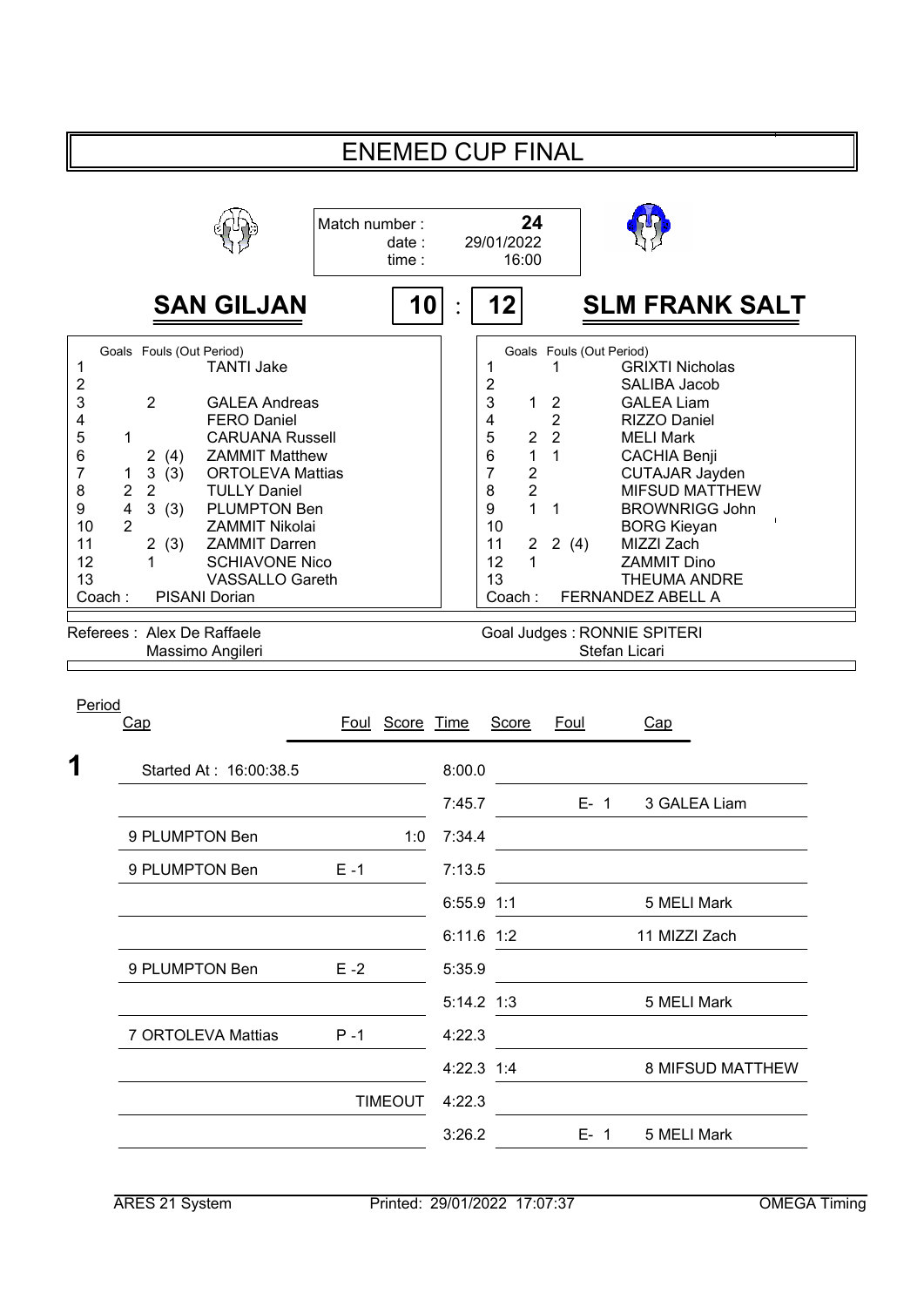| Cap                    |         | Foul Score Time | 1:41.8       | Score          | <u>Foul</u><br>$P - 1$ | Cap<br>1 GRIXTI Nicholas                          |
|------------------------|---------|-----------------|--------------|----------------|------------------------|---------------------------------------------------|
| 10 ZAMMIT Nikolai      |         | 2:4             | 1:41.8       |                |                        |                                                   |
| 6 ZAMMIT Matthew       | $E - 1$ |                 | 1:23.4       |                |                        |                                                   |
|                        |         |                 | 1:10.0 2:5   |                |                        | 3 GALEA Liam                                      |
|                        |         |                 | 55.8         |                | $E-2$                  | 3 GALEA Liam                                      |
| 8 TULLY Daniel         |         | 3:5             | 39.9         |                |                        |                                                   |
| Ended At: 16:14:51.0   |         |                 | 0.0          |                |                        | <u> 1980 - Johann Barbara, martxa alemaniar a</u> |
|                        |         |                 |              |                |                        |                                                   |
| Started At: 16:17:54.7 |         |                 | 8:00.0       |                |                        |                                                   |
|                        |         |                 | 7:32.6       |                |                        | E- 1 4 RIZZO Daniel                               |
| 7 ORTOLEVA Mattias     |         | 4:5             | 7:17.5       |                |                        |                                                   |
| 3 GALEA Andreas        | $E - 1$ |                 | 7:00.3       |                |                        |                                                   |
|                        |         |                 | 6:42.1 4:6   |                |                        | 11 MIZZI Zach                                     |
|                        |         |                 | 5:42.9       |                | $E - 1$                | 6 CACHIA Benji                                    |
| 9 PLUMPTON Ben         |         | 5:6             | 5:27.1       |                |                        |                                                   |
| 9 PLUMPTON Ben         |         | 6:6             | 4:48.4       |                |                        |                                                   |
| 7 ORTOLEVA Mattias     | $E - 2$ |                 | 2:45.7       |                |                        |                                                   |
|                        |         |                 |              |                | 2:32.0 6:7             | 7 CUTAJAR Jayden                                  |
| Ended At: 16:28:59.7   |         |                 | 0.0          |                |                        |                                                   |
|                        |         |                 |              |                |                        |                                                   |
| Started At: 16:32:42.8 |         |                 | 8:00.0       |                |                        |                                                   |
| 11 ZAMMIT Darren       | $E - 1$ |                 | 5:25.2       |                |                        |                                                   |
|                        |         |                 | 4:42.1       |                | $E - 1$                | 9 BROWNRIGG John                                  |
| 9 PLUMPTON Ben         |         | 7:7             | 4:23.3       |                |                        |                                                   |
| 9 PLUMPTON Ben         | $E - 3$ |                 | 3:32.3       |                |                        |                                                   |
|                        |         |                 |              | 3:32.3 TIMEOUT |                        |                                                   |
|                        |         |                 |              |                |                        |                                                   |
|                        |         |                 | $3:13.5$ 7:8 |                |                        | 6 CACHIA Benji                                    |
|                        |         |                 | 2:54.0       |                | $E - 2$                | 5 MELI Mark                                       |